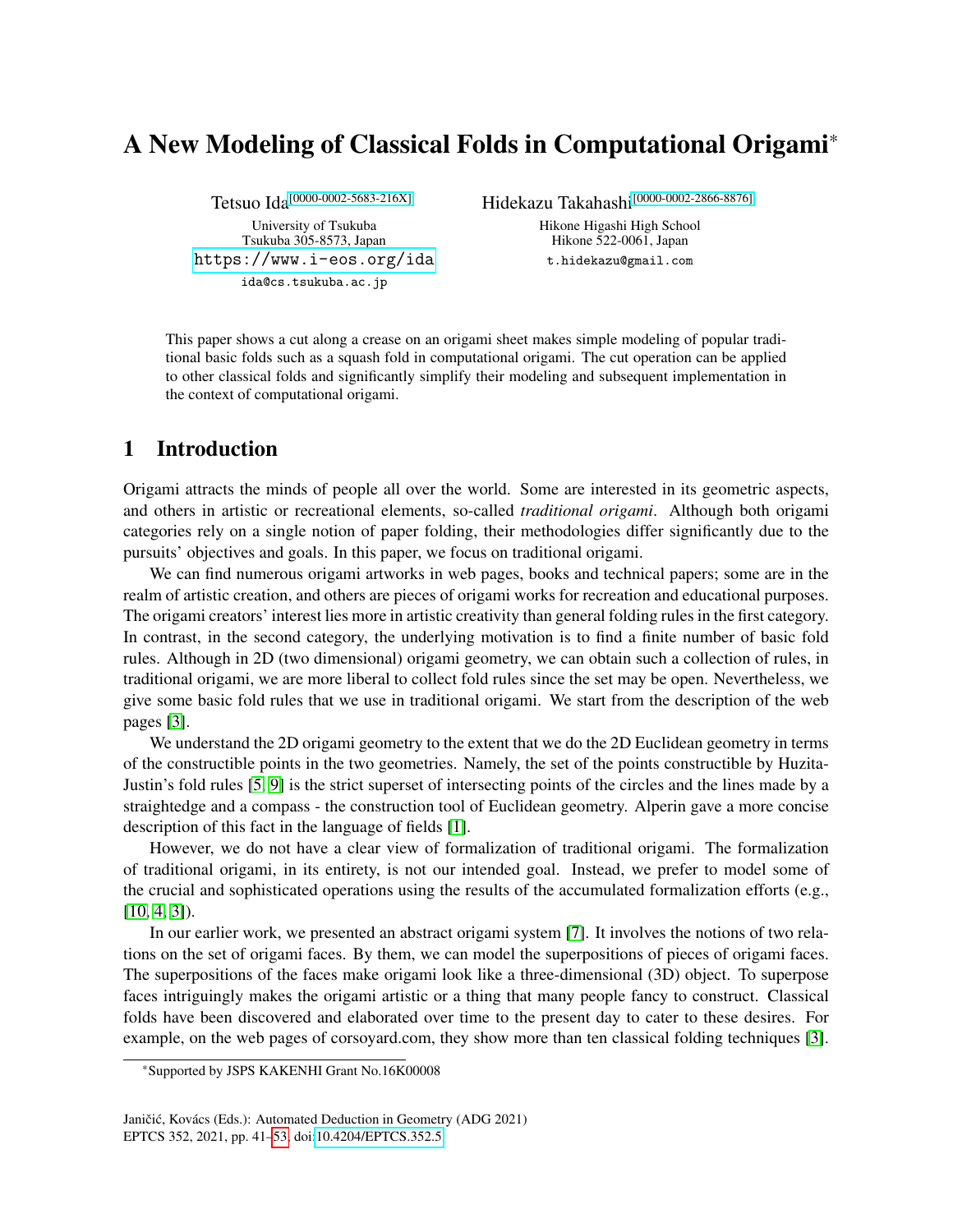As typified by the squash fold and inside-reverse fold, the classical fold intricately combines several simple folds. One squash fold, for example, requires the simultaneous three simple folds, i.e., mountain or valley fold, subjected to non-trivial constraints. The combination of those three folds will not afford us simple modeling of the fold.

This paper shows a cut along a crease makes simple modeling of a squash fold in computational origami. The cut operation can be applied to other classical folds and significantly simplify their modeling and subsequent implementation in the context of computational origami.

## 2 Preliminary

Let  $\Pi$  be a finite set of (origami) faces,  $\sim$  be a binary relation on  $\Pi$ , called *adjacency relation* and  $\succ$  be a binary relation on  $\Pi$ , called *superposition relation*. An abstract origami is a structure  $(\Pi, \neg, \neg)$ . We abbreviate abstract origami to *AO*. We denote the set of AOs by O. An abstract origami system is an abstract rewriting system  $(0, \rightarrow)$  [\[2\]](#page-12-8), where  $\rightarrow$  is a rewrite relation on O, called *abstract fold*.

For  $\mathscr{O}, \mathscr{O}'(\in \mathbf{O})$ , we write  $\mathscr{O} \mapsto \mathscr{O}'$  when  $\mathscr{O}$  is abstractly folded to  $\mathscr{O}'$ . We start an origami construction with an initial AO and perform an abstract fold repeatedly until we obtain the desired AO. Usually, we start an origami construction with a square sheet of paper. This initial sheet of paper is abstracted as a structure having a single distinguished face denoted by the numeral 1. Then, the initial AO  $\mathcal{O}_1$  is represented by  $({1}, 0, 0)$ . We could use any symbol to denote the initial face. Still, we find it convenient to use the numeral '1' as we can interpret it as a numeric value to generate the denotation of the new faces during the construction. We will see in the concrete examples that when we fold face *n*, the face is divided into two faces  $2n$  and  $2n+1$ . We use this convention in this paper and the realization of the data structure of the computational origami system EOS [\[8\]](#page-12-9). Suppose that we are at the beginning of step *i* of the construction, having AO  $\mathcal{O}_{i-1} = (\Pi_{i-1}, \vee_{i-1}, \succ_{i-1})$ . We perform an abstract fold and obtain a next AO  $\mathcal{O}_i = (\Pi_i, \sim_i, \succ_i)$ . Thus, we have the following  $\rightarrow$ -sequence.

$$
\mathscr{O}_1 \looparrowright \mathscr{O}_2 \looparrowright \cdots \looparrowright \mathscr{O}_n
$$

An abstract origami construction is a finite  $\rightarrow$ -sequence of AOs.

In concrete terms, the operation  $\rightarrow$  can be a Huzita-Justin's fold rule, a mountain fold, a valley fold, etc., each requiring different kinds of arguments. For further details, refer to [\[6\]](#page-12-10), Chapter 7.

## 3 A motivating example

We consider a squash fold since it is used frequently in traditional origami. See, for example, a popular book on origami [\[11\]](#page-12-11).

Figure [1](#page-2-0) shows an origami house that most children can compose when they learn the recipe of the origami house. The only non-trivial steps are the squash folds on the right- and left-hand roofs of the house. Figures [2](#page-3-0) and [3](#page-3-1) show the selected AOs in the construction sequence. When we show AOs in the figures, we show their geometrical interpretation rather than express them symbolically.

We briefly explain how we obtain each AO in the sequence.

Step 1: We start with the initial origami  $\mathcal{O}_1$ , which we represent geometrically in [2\(](#page-3-0)a).

Step 2: Fold  $\mathcal{O}_1$  to bring D to A in Fig. [2\(](#page-3-0)b).

Steps 3 and 4: Fold  $\mathcal{O}_2$  to bring D to C, and then unfold  $\mathcal{O}_3$  in Fig. [2\(](#page-3-0)c).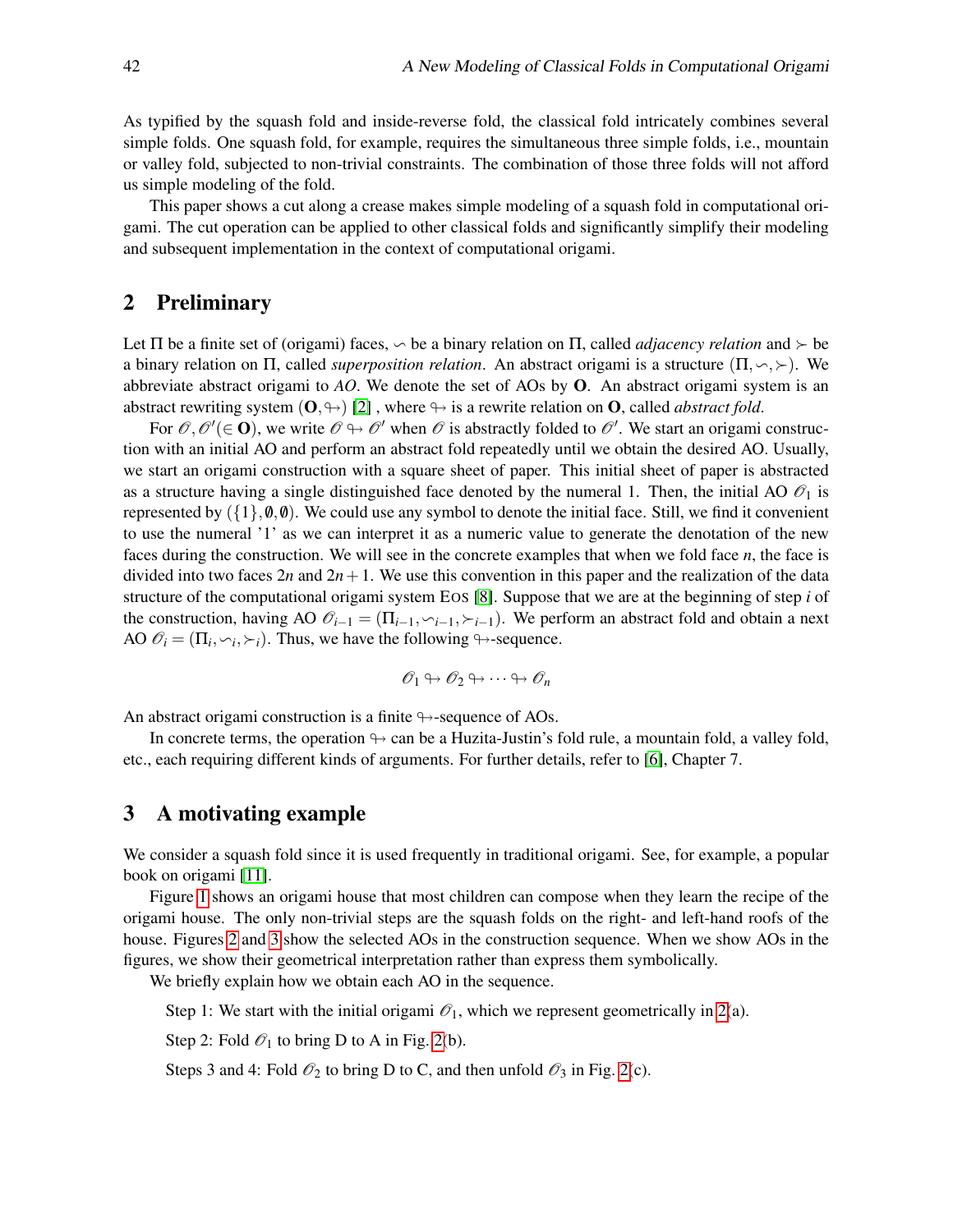<span id="page-2-0"></span>

Figure 1: Origami house

Steps 5 and 6: Fold  $\mathcal{O}_4$  to bring F to C, and then unfold  $\mathcal{O}_5$  in Fig. [2\(](#page-3-0)d).

Step 7: Fold  $\mathcal{O}_6$  to bring C to H in Fig. [2\(](#page-3-0)e).

Steps 8 and 9: Fold  $\mathcal{O}_7$  to bring F to R, and then unfold  $\mathcal{O}_8$  in Fig. [3\(](#page-3-1)a).

From the construction sequence, we see a slit below faces JSF and SJR, i.e., square JRSF in Fig. [3\(](#page-3-1)a). We pull point J slightly upward and make a small space below JRSF. Then, we move segments SF and SJ with S fixed, such that SF overlays SR. By this movement, we squash face JSF onto the area to the right of segment SR. After the squash, the rotated segment SF and non-moved segment SR, as a whole, look like a ridge and a valley that departs at S. This fold invokes three simultaneous face moves by three fold lines. It is a sophisticated motion, and none of Huzita-Justin rules can cope with it. In applying Huzita-Justin rules, we can employ only one fold line in a single fold. If we allow a cut along crease SJ, we simplify the moves of the involved faces. After we complete this squash operation, we glue the edges separated by the cut operation. The algorithm of *squash fold with a cut* in the next section makes clear the involved face moves.

To complete the construction of the origami house, we perform the same sequence of fold operation on the left part of the rectangle DBFE, although in a mirror fashion across line IC.

## 4 Squash fold with a cut

In its simplest form, we perform a squash fold on a four-layered square  $\mathcal{O}_5$  shown in Fig. [4\(](#page-4-0)e). We can visualize  $\mathcal{O}_5$  more clearly by expanding the vertical gap between the faces, as in Fig. [5.](#page-4-1) We have  $\Pi_5 = \{4,6,10,11,14,15\}$ . We could represent the relations  $\sim_5$  and  $\succ_5$  by the usual notation of a set of pairs of the denotations of the faces in  $\Pi_5$ , but to facilitate the analysis of the relations, we use the graphs of  $(\Pi_5,\sim_5)$  and  $(\Pi_5,\succ_5)$ . Figures [6\(](#page-5-0)a) and 6(b) show the relations  $\sim_5$  and  $\succ_5$ , respectively. We note that faces 10 and 11 are adjacent. We can also observe the adjacency of faces 10 and 11 in Figs. [4\(](#page-4-0)e) and [5.](#page-4-1) The dotted line borders faces 10 and 11. As a convention, a dotted line denotes a valley crease in our graphics visualization.

To reason about the geometric properties of 3D origami, we extensively use tools of graph theory and 3D visualizations. We needed to develop tools of the latter by ourselves as part of EOS. With this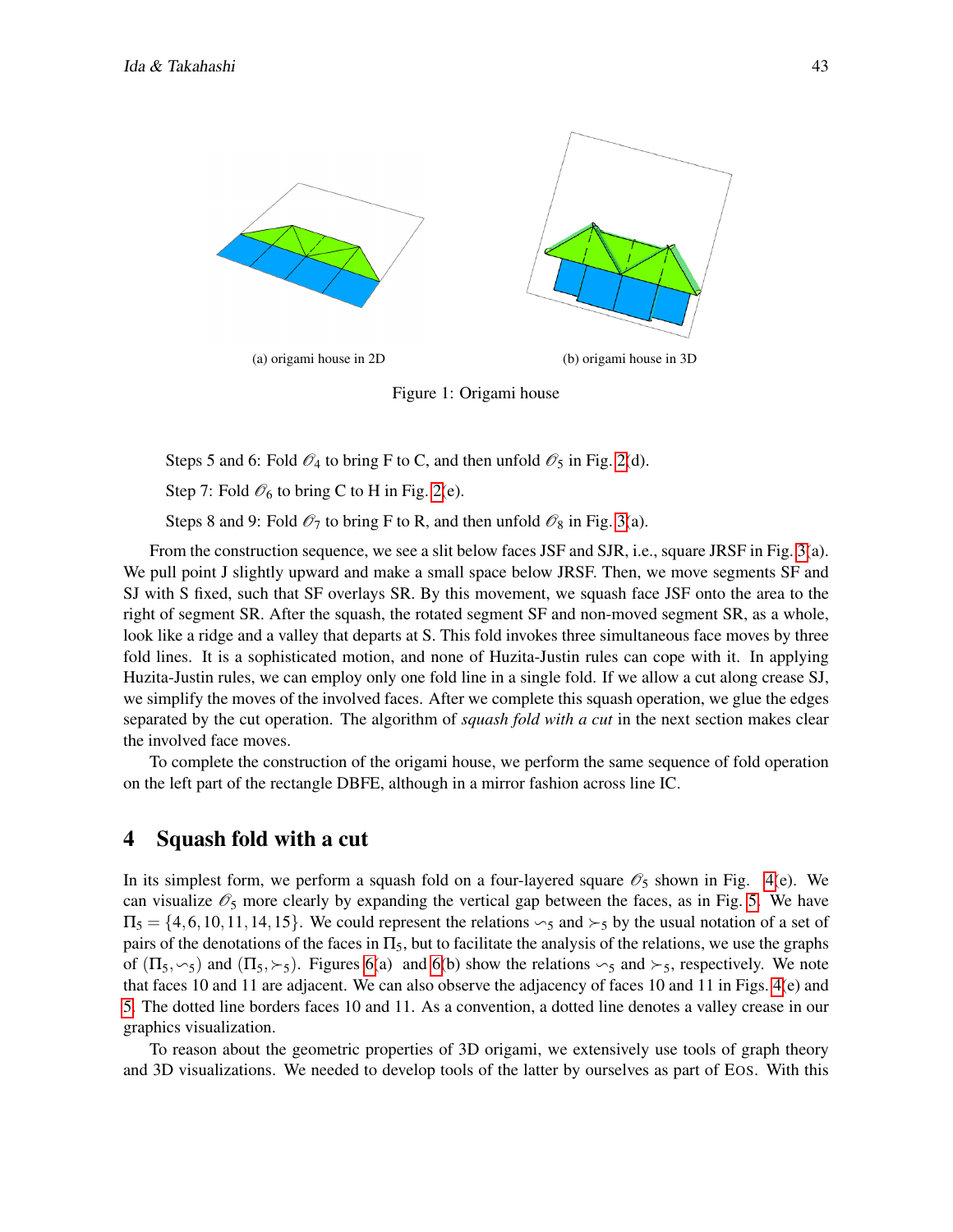<span id="page-3-0"></span>

Figure 2: House onstruction sequence: selected AOs

<span id="page-3-1"></span>

Figure 3: Squash fold in origami house construction

preparation, we now describe the algorithm of a squash fold with a cut.

#### Algorithm Squash fold with a cut

- 1. Cut the edge between nodes 10 and 11 of the adjacency graph of Fig. [6\(](#page-5-0)a). The edge corresponds to the segment IB in Fig. [4\(](#page-4-0)e). The cut enables the subsequent three folds. We save the encoding of the separated edges for later glue at Step 5.
- 2. Fold face 10 along ray IG (cf. Fig. [7\(](#page-6-0)a)).
- 3. Fold face 11 along ray FI (cf. Fig. [7\(](#page-6-0)b)).
- 4. Fold to bring point F to point G. Equivalently, fold along segment IC (cf. Fig. [7\(](#page-6-0)c)).
- 5. Glue the edge separated at Step 1, i.e., edge IB.

We show the result of the execution of the algorithm in 3D, together with the associated adjacency and superposition graphs in Fig[.9.](#page-7-0)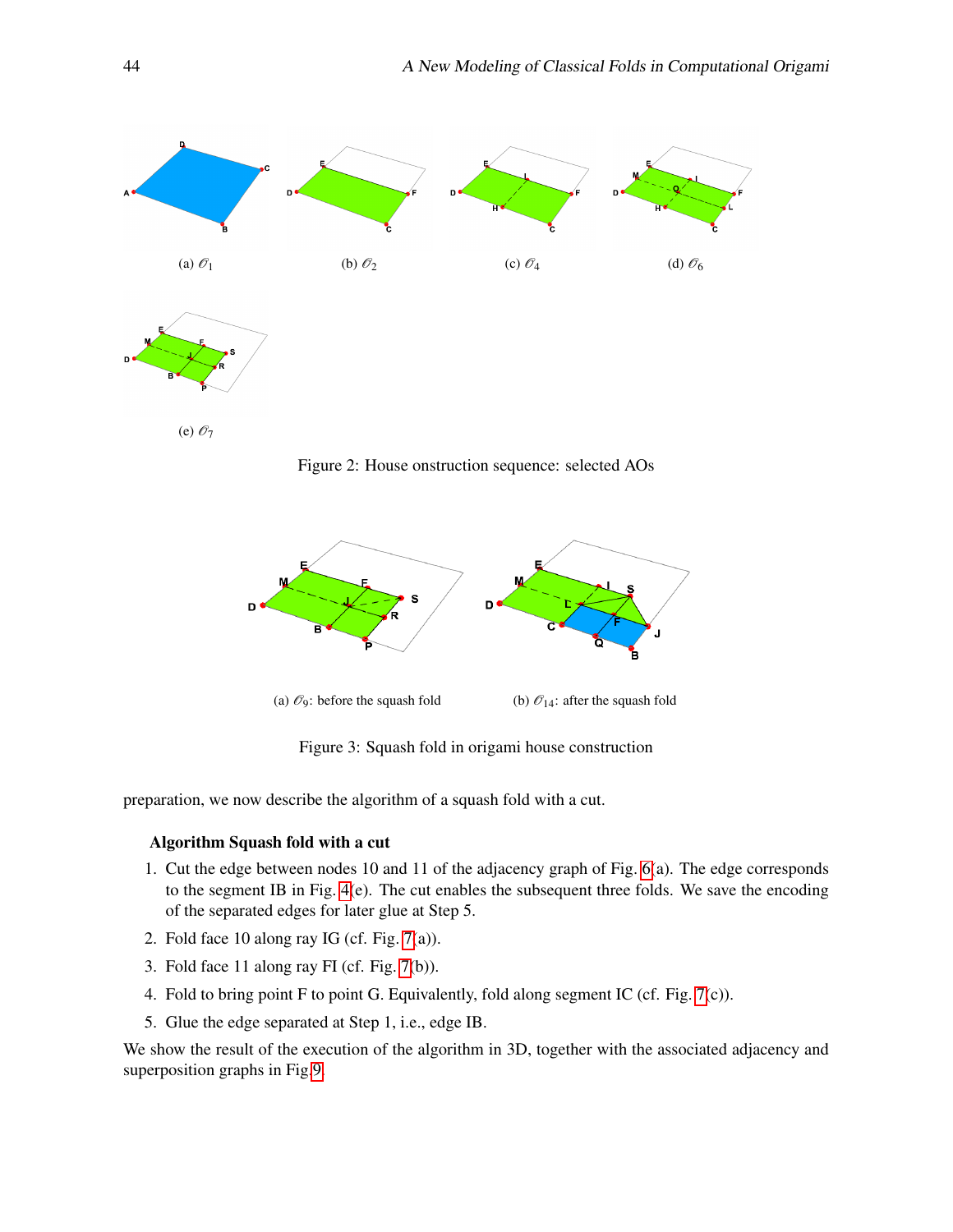<span id="page-4-1"></span><span id="page-4-0"></span>

Figure 4: Construction sequence  $\mathcal{O}_1 \rightarrow + \mathcal{O}_5$ 



Figure 5: Visualization of  $\mathcal{O}_5 = (\Pi_5, \sim_5, \succ_5)$ 

Once we design the algorithm of the squash fold, we can easily abstract the algorithm into a function called SquashFold. Then, we treat the call of SquashFold with appropriate arguments as if the squash fold were a single operation. We describe SquashFold in the syntax of Wolfram Language of Mathemat-ica [\[12\]](#page-12-12). Function SquashFold is incorporated into EOS. SquashFold0 below performs the algorithm.<sup>[1](#page-4-2)</sup> It is one of the rewrite rules that define function SquashFold. We have other rules for different kinds of arguments of the squash fold.

```
SquashFold0[{below_,above_},{bottom:Ray[P_,Q_],
ridge:Ray[R_ ,P_ ]] :=
(CutEdge[{below,above}];
ValleyFold[below,bottom];ValleyFold[above,ridge];HO[R,Q];
GlueEdges[$cutEdge])
```
The first line and the second (to the left of  $:=$ ) line of the program is a left-hand side of a rewrite rule in which we specify input arguments; below and above are faces that will become below and above the faces of the squashed part of the origami. In this case, the variables below and above are bound to 10 and 11, respectively, when we execute the following function call.

```
SquashuFold0[{10,11},{Ray["I","G"],Ray["F","I"]}]
```
The other variables, i.e., variables P, Q, and R, are bound to "I", "G", and "F", respectively. Note that we enclose point names with double quotation marks when we write EOS programs.

<span id="page-4-2"></span><sup>&</sup>lt;sup>1</sup>We omit optional arguments in function definitions for brevity.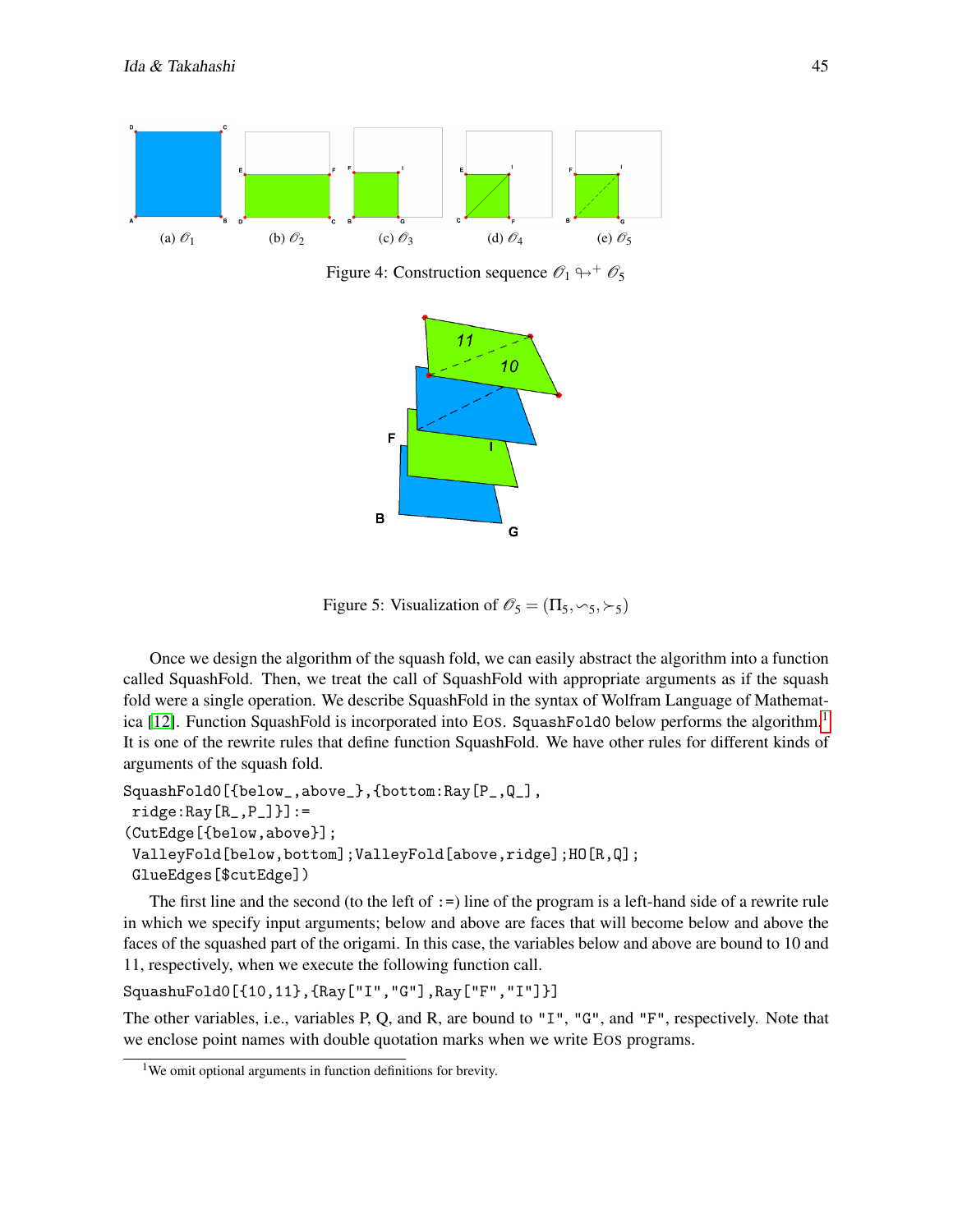<span id="page-5-0"></span>

Figure 6: Graphs of  $\mathcal{O}_5 = (\Pi_5, \sim_5, \succ_5)$ 

The third to fifth lines of the program are a constituent of the right-hand side of the rewrite rule, and their meanings are self-explanatory, except for the global variable \$cutEdge, which holds the encoding of the cut edges. The fourth line is the program's nucleus. It performs lines 2, 3, and 4 of Algorithm Squash fold with a cut. In the program, we evaluate the functions with specific names to its operations, i.e., functions corresponding to valley fold, valley fold and Huzita-Justin rule O2.

In summary, we have observed that at the level of abstract origami rewriting.

$$
\mathscr{O}_1 \looparrowright_1 \mathscr{O}_2 \looparrowright_2 \mathscr{O}_3 \looparrowright_3 \mathscr{O}_4 \looparrowright_4 \mathscr{O}_5 \looparrowright_5 \mathscr{O}_6 \looparrowright_6 \mathscr{O}_7 \looparrowright_7 \mathscr{O}_8 \looparrowright_8 \mathscr{O}_9 \looparrowright_9 \mathscr{O}_{10}
$$

We call the composition of rewrites  $\leftrightarrow_9 \circ \leftrightarrow_8 \circ \leftrightarrow_7 \circ \leftrightarrow_6 \circ \leftrightarrow_5$  a *rewrite of a squash fold*. We can also observe that the adjacency graphs of  $\mathcal{O}_5$  and  $\mathcal{O}_{10}$  are the same.

# 5 Basic folds in traditional origami

We remarked in the introduction that origamists are more interested in the final origami shapes than the rule set of folds in traditional origami practice. Nevertheless, it is convenient to have a small collection of basic folding rules. In this section, we present some candidates of such basic rules.

- Huzita-Justin rules (seven rules,  $Q1 Q7$ .)
- Mountain fold and valley fold
- Inside-reverse fold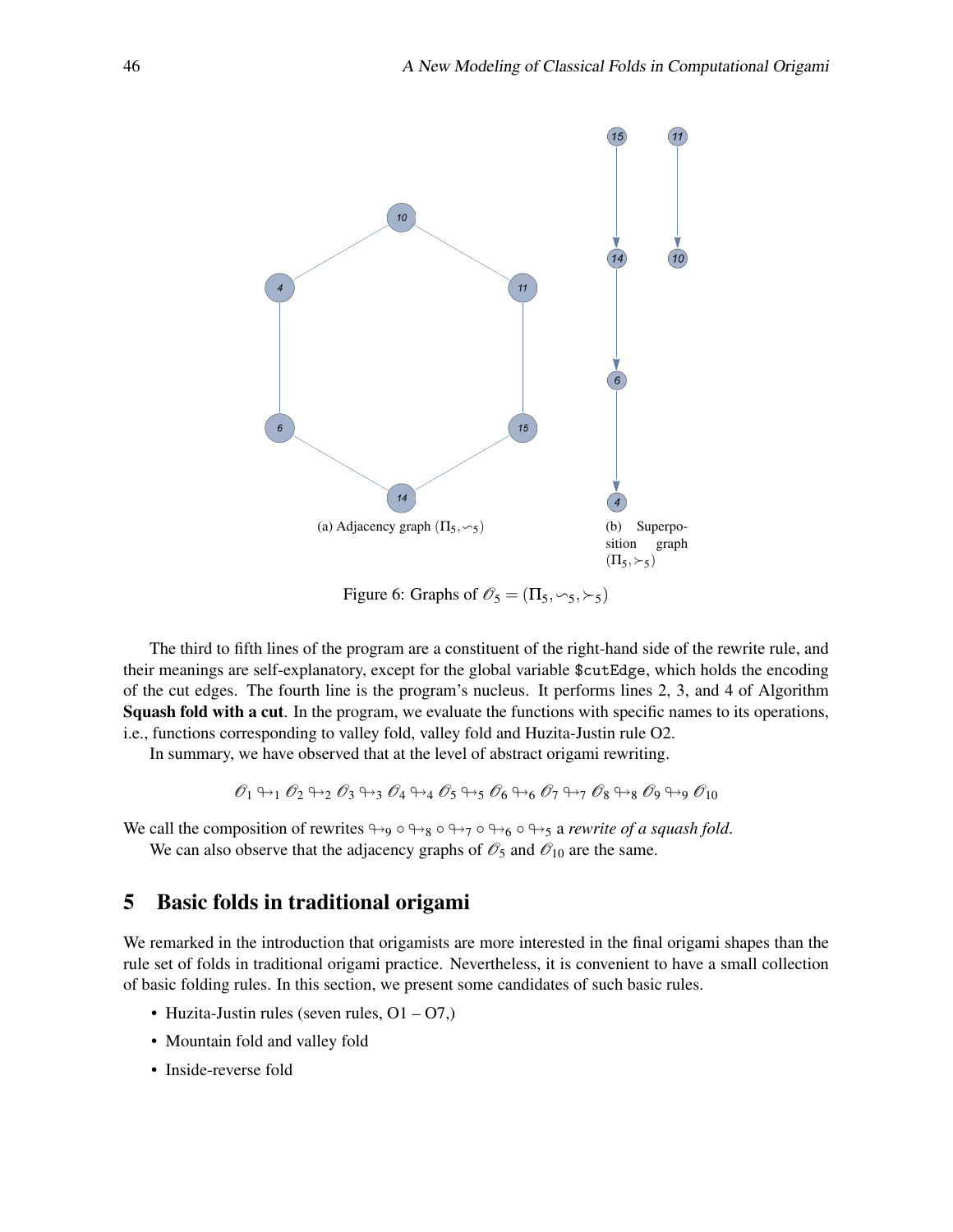<span id="page-6-0"></span>

Figure 7: Folds in a squash fold



The curved surfaces between the edges of the two overlapping faces show that they are connected.

Figure 8: Visualization in 3D of  $\mathcal{O}_{10} = (\Pi_{10}, \sim_{10}, \succ_{10})$ 

- Outside-reverse fold
- Rabbit-ear fold
- Pleat fold and crimp-pleat fold

## 5.1 Huzita-Justin rules

Huzita and Justin proposed the rules in the context of 2D origami geometry. They are the alternatives to a compass and a straightedge of the 2D Euclidean geometry. The rules define a fold line, and we fold the origami along it. We use the fold line to perform either a mountain fold or a valley fold. We restrict the use of Huzita-Justin rules to geometric origami, primarily. However, we have seen with Huzita-Justin rules we can construct a variety of origami works.

## 5.2 Mountain fold and valley fold

Mountain and valley folds are applicable, in EOS, to a set of the faces of the abstract origami. They can be multi-layered. EOS automatically computes the target faces on which it performs folds. Thus, Functions MountainFold and ValleyFold can take arguments of a list of origami faces and a fold line. We can perceive the difference between "mountain" and "valley" when we unfold the origami immediately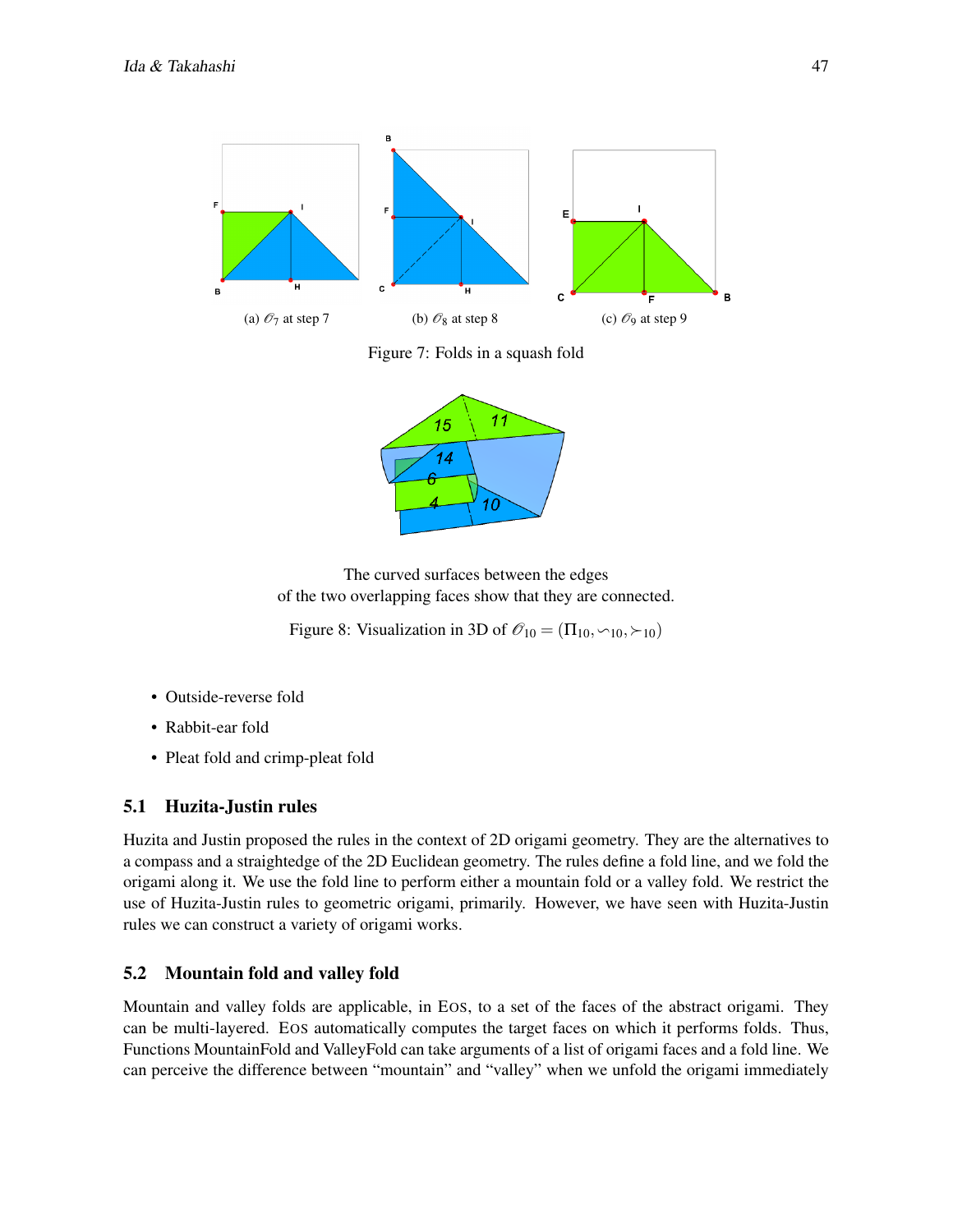<span id="page-7-0"></span>

Figure 9: Graphs of origami after squash fold

after the fold. If we see the crease made by the fold line that looks like a valley, it is a valley fold; if the crease looks like a mountain ridge, it is a mountain fold.

These are the most basic fold operations. We note that fold lines have no association with directions. Therefore, we use a ray instead of a line when EOS cannot determine the direction of the face movement in folding by other parameters. With the use of rays, we can observe the right-/left-hand side of the line. We adopt the right-handed system and move the faces to the right of the ray when we fold the origami along the ray(line).

In the program of SquashFold0, we already used two valley folds and one Huzita-Justin rule O2. We may replace the rule O2 with a fold along a ray that forms the perpendicular bisector of Segment[R, Q]. However, the O2 rule is applicable in this case since the target faces together form a flat plane. Furthermore, it is easier to reason about the geometric properties with Huzita-Justin rules.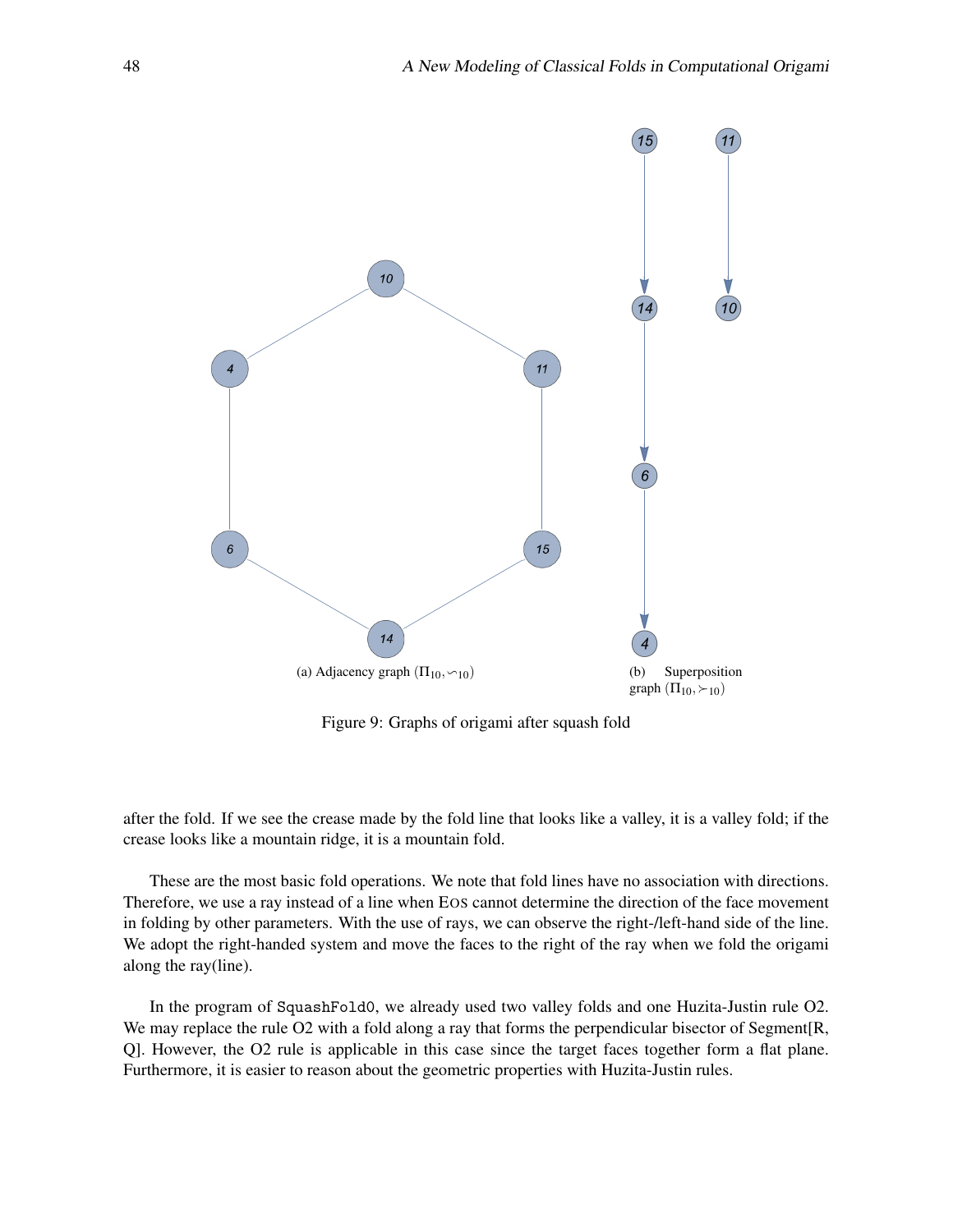## 5.3 Inside reverse fold and outside reverse fold

An inside reverse fold and an outside reverse fold are very similar operations. Suppose we have a pair of overlapping faces that share an edge. We fold the two faces by moving the part of the faces as in Fig. [10](#page-8-0) and Fig. [11.](#page-9-0) The figures clearly show what actions are involved. We need two (but the same) rays to perform mountain and valley folds simultaneously. The inside reverse and the outside reverse folds require two folds in a restricted way. Hence, we see that we cannot apply Huzita-Justin rules. We can use the cut as in the squash fold. We show programs of the inside reverse fold and the outside reverse fold, too. They are easy to understand since we use the same set of functions similarly.

We obtain the origami shape in Fig. [10](#page-8-0) by executing:

```
InsideReverseFold[{5,7},Ray["F","E"]]
```
where function InsideReverseFold is defined by

```
InsideReverseFold[{below_,above_},ray_] :=
 (CutEdge[{below,above}];
 MountainFold[above,ray,InsertFace->below];
  ValleyFold[below,ray,InsertFace->above];
  GlueEdges[$cutEdge])
```
<span id="page-8-0"></span>The numerals 5 and 7 of the faces are obtained by the visualization tools, which are not discussed here.



Figure 10: Inside reverse fold

Likewise, we obtain the origami in Fig. [11](#page-9-0) by executing:

```
InsideReverseFold[{5,7},Ray["F","E"]]
```
where function OutsideReverseFold is defined by

```
OutsideReverseFold[{below_,above_},ray_] :=
 (CutEdge[{below,above}];
  ValleyFold[above,ray];
 MountainFold[below,ray];
 GlueEdges[$cutEdge])
```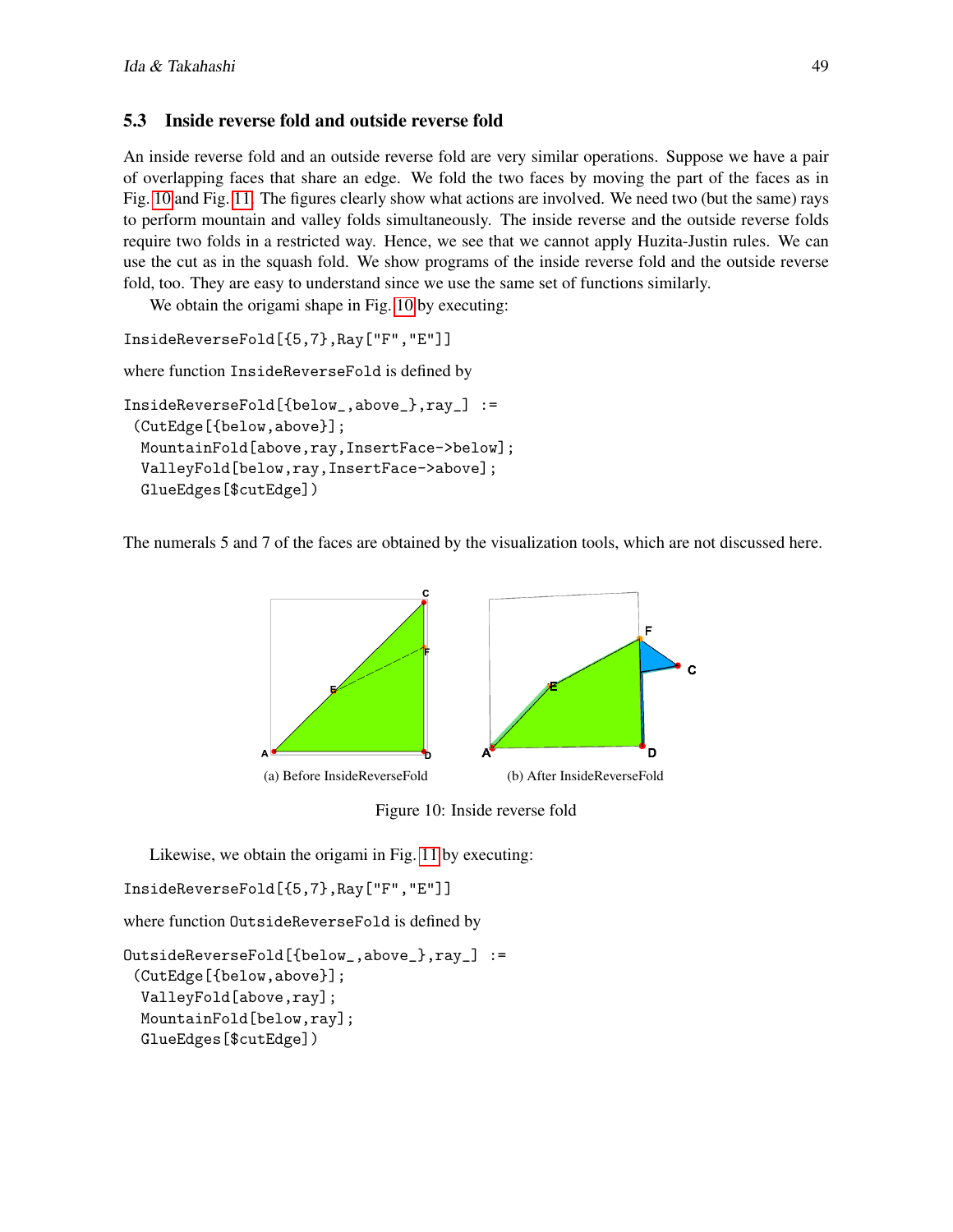<span id="page-9-0"></span>

Figure 11: Outside reverse fold

#### 5.4 Rabbit ear fold

We show in Figs. [12\(](#page-10-0)a) - (f) selected (geometric representation of) AOs in the construction sequence of a rabbit ear fold. We can see an erected tab on the plane in Fig. [12\(](#page-10-0)f). We apply Function RabbitEarFold to  $\mathcal{O}_7$  with the following arguments (inside RabbitEarFold[...]).

#### RabbitEarFold[{11,9},{Ray["F","A"],Ray["F","H"], Ray["F","D"]}]

To be precise, the function RabbitEarFold takes a pair of faces and three rays. It makes a tab that looks like a rabbit ear standing on the isosceles triangular plane (cf. Fig. [12\(](#page-10-0)e)). The three rays start from the same point *P*, and we represent the three rays as Ray[*P*, *Q*], Ray[*P*, *R*], and Ray[*P*, *S*].  $\triangle PQR$  is a rightangle triangle whose hypotenuse is  $PQ$ , and  $\triangle PRS$  is another right-angle triangle whose hypotenuse is *PS*. The function constructs rabbit ear  $\triangle PRS$ .

```
RabbitEarFold[{below_,above_},
 {ridge_,base_,hypotenuse_}] :=
  (CutEdge[{below,above}];
  ValleyFold[below,Rev[ridge]];
   ValleyFold[base];
   ValleyFold[Rev[hypotenuse]];
   ValleyFold[ridge];
   GlueEdges[$cutEdge])
```
In the above, we have  $\text{Rev}[Ray[X, Y]] \triangleq \text{Ray}[Y, X]$  for any points *X* and *Y*.

During the rabbit ear fold, we cut the edge FE of  $\mathcal{O}_7$ . Then, we perform four valley folds with supplied arguments. To make the intended faces move, we need to define carefully the ray along which we perform the fold. The fold of  $\mathcal{O}_{13}$  to  $\mathcal{O}_{14}$  is a valley fold along Ray[H, F] by  $\pi/2$ . The value  $\pi/2$  is an additional argument of VallyFold, and it specifies the angle of rotation during the valley fold. It makes the "ear" part stand upright as shown in Fig. [12\(](#page-10-0)e).

#### 5.5 Pleat fold and pleat crimp fold

A pleat is a shape pattern made of cloth or flexible flat material folded along two fold lines. In origami, a fold that makes a pleat, such as shown in Fig. [13,](#page-10-1) is called a *pleat fold*. In the figure, we only show three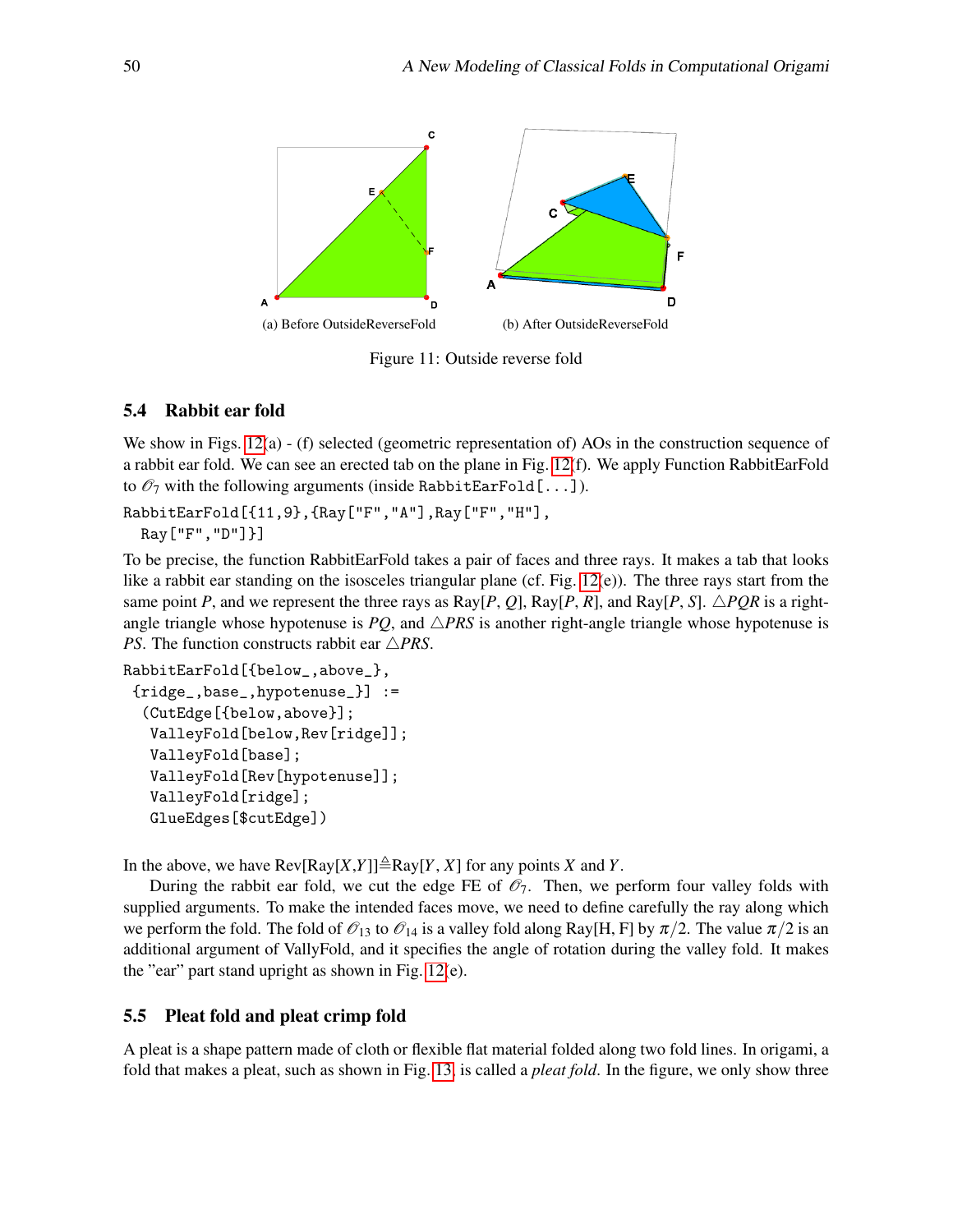<span id="page-10-0"></span>

Figure 12: Rabbit ear fold

examples of pleat folds. The line segments DB and EF are not necessarily in parallel. We often use two lines sharing a point. In the pleat crimp fold, we shortly explain, we use the configuration that two line segments meet at one end.

A pleat fold is easy to perform. A pleat fold becomes more complex and exciting when combined with folds similar to an outside (or inside) reverse fold. In Fig. [14,](#page-11-0) we show an origami construction that makes up a pleat crimp. The idea of realizing a pleat crimp is to divide the origami into two and apply a pleat fold to each piece. After the pleat folds on each piece, we glue them together. We have two ways of making a crimp. The one shown in Fig. [14](#page-11-0) has a pleat outside. Figure [15](#page-11-1) shows the other case that the pleats are inside.

<span id="page-10-1"></span>

Figure 13: Examples of pleat folds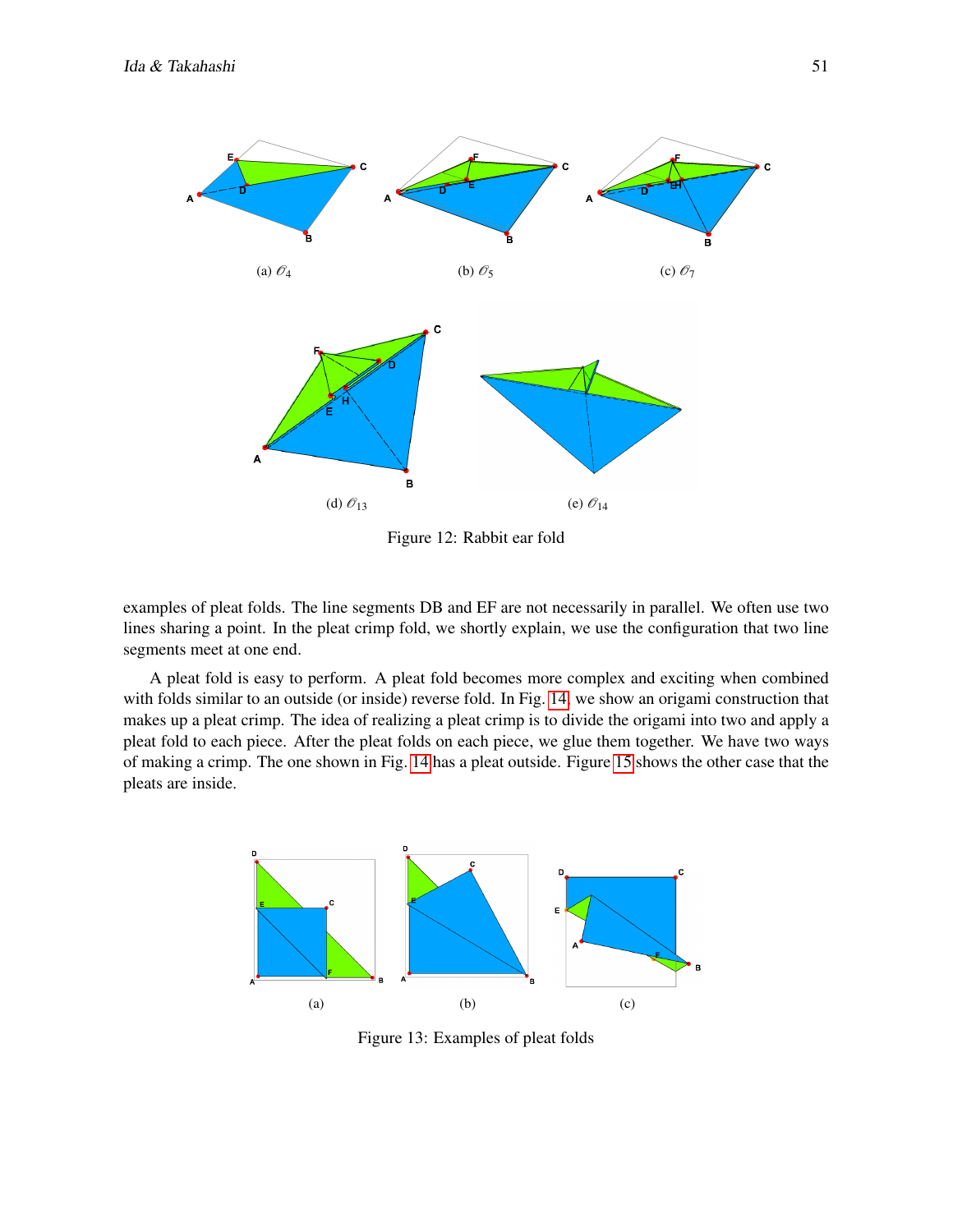<span id="page-11-0"></span>

<span id="page-11-1"></span>Figure 14: Pleat crimp fold with outside pleats



Figure 15: Pleat crimp fold with inside pleats